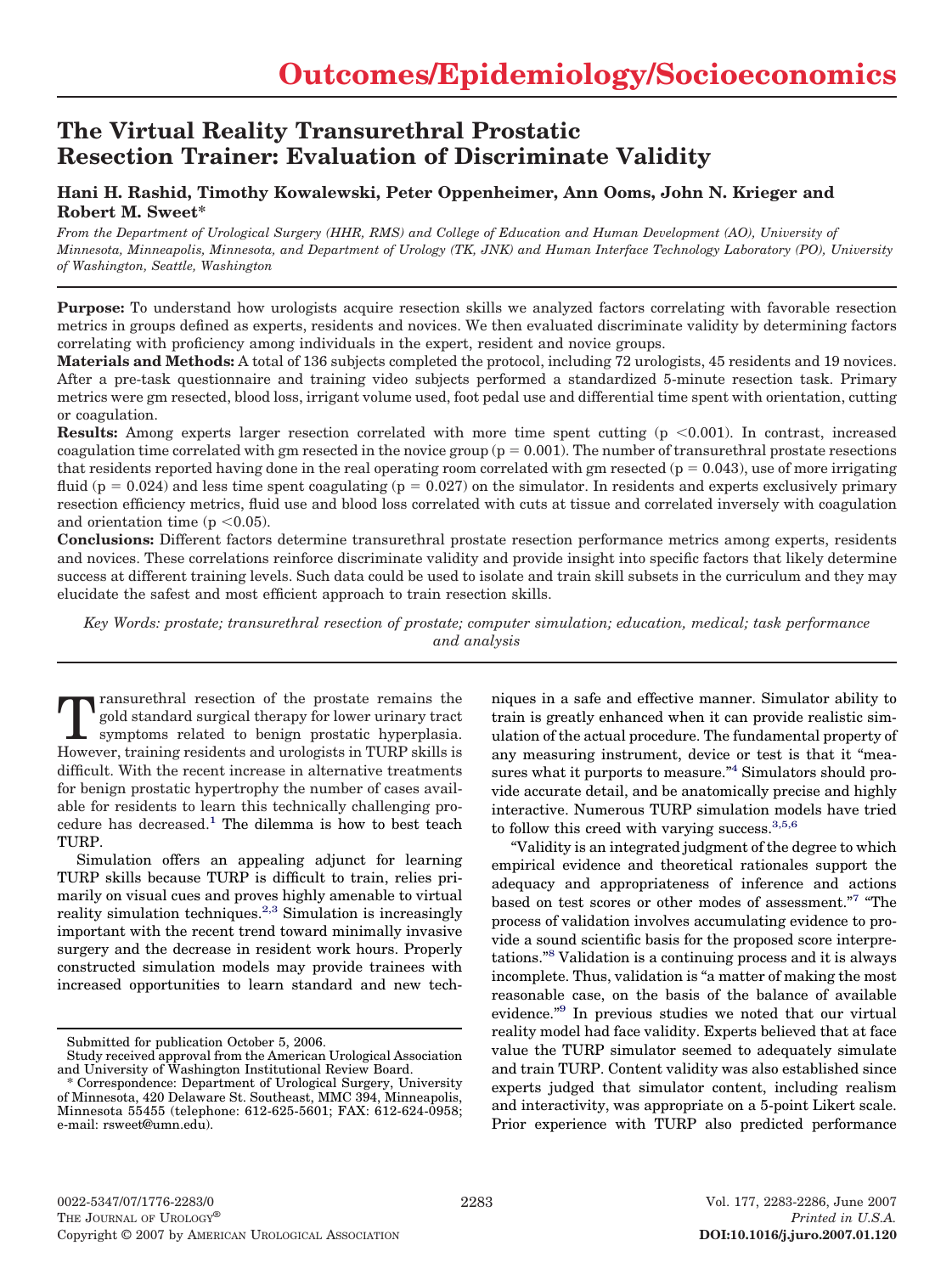since experts did better than novices on the first try, which is an aspect of construct validity[.3,4](#page-3-0)

We present additional evidence of discriminate validity. Discriminate validity represents a more intricate form of construct validity, that is the ability to differentiate ability levels in groups with similar experience. We determined which factors correlated with levels of proficiency between subjects in groups defined as experts, residents and novices. In other words, we asked what made some experts better than other experts and what made some residents better than other residents. We then determined if these proficiency correlations differed among the groups.

## **MATERIALS AND METHODS**

Version 1.0 of the TURP simulator integrates novel 3-dimensional virtual anatomy and force feedback technology (Mimic Technology, Seattle, Washington) with a physical model (Simulab, Seattle, Washington)[.3,10](#page-3-0) Simulation data were generated at the 2002 annual meeting of the American Urological Association[.3](#page-3-0) Without another benchmark to assess proficiency experts were defined as board certified urologists. Residents were defined as trainees in accredited urology training programs who had done at least 1 TURP. Novices were defined as participants with no TURP experience. Briefly, 136 subjects completed the study protocol, including 72 experts, 45 residents and 19 novices with at least a master's degree education level. None of the subjects had previously used the simulator.

The database was generated with a pre-task questionnaire, which provided demographic data, training status and TURP related questions. Subjects viewed an introductory training video. Each participant was then given a 100 gm prostate with 5 minutes to "resect as much tissue as possible, most efficiently, with the least amount of blood loss, using the least amount of irrigant and coagulation current." This statement defined the PPMs. The 4 PPMs for the 5-minute task were defined as 1) gm resected, 2) blood loss per gm resected, 3) gm resected per cut and 4) amount of irrigation fluid used. These PPMs were deemed acceptable retrospectively by a consensus conference of 9 TUR experts participating in a multicenter predictive validity study of the trainer.

The simulator logged all features of instrument interaction in the virtual environment. Only data on subjects who completed the task were included in the analyses. For study purposes demographic data on training status and primary metrics consisted of operative errors, gm resected, blood loss, irrigant volume, foot pedal use, and differential time spent with orientation, cutting and coagulation. Three trained technicians administered the task to the participants. Technicians were coached to give consistent, predetermined responses to anticipated questions or comments.

Pearson's correlation analyses were used to evaluate factors associated with favorable PPMs in each of the 3 groups. We then looked at whether the factors correlating with success differed in and among participant groups. The study was approved by the American Urological Association and University of Washington Institutional Review Board.

## **RESULTS**

#### **Demographics and Clinical Experience**

Subjects were 23 to 68 years old (mean  $\pm$  SD age 40.5  $\pm$ 10.6). Of the 72 experts 46% were in academic practice, 19% were in solo private practice, 18% were in small group practice, 10% were in large group practice and 4% worked for a health maintenance organization. Approximately half of the expert participants completed training before 1994. Of the 45 resident participants the median number of years of residency completed was 3.5 with 15% having completed 1 year or less of residency and 22% having completed 5 years or greater.

The median number of TUR procedures performed by experts in the preceding month was 6.79 (range 0 to 30). The median number performed by the expert group in the preceding year was 52.6 (range 0 to 500). The median number of TUR procedures performed by residents in the preceding month was 4.93 (range 0 to 30). The median number of procedures performed by residents in the preceding year was 33.6 (range 0 to 360). Of the residents 75% who performed 20 or greater procedures in the last year had at least 3 years of urological training. With regard to video game experience 47% of participants reported never playing, 25% reported playing once yearly, 18% played monthly, 9% played weekly and approximately 1% played daily. As expected, video game experience correlated negatively with participant age (Pearson  $r = -0.212$ ,  $p = 0.011$ ). The table lists group correlations with PPMs.

## **Novice Strategies**

In the novice group only there was a correlation between gm resected and total time spent coagulating. Blood loss also correlated with the amount of tissue resected  $(p = 0.001)$ . Novices but not residents or experts demonstrated a positive correlation between video game use, total gm resected and total coagulation time ( $p \leq 0.05$ ).

| Correlations with PPMs                           |                |                 |                  |
|--------------------------------------------------|----------------|-----------------|------------------|
|                                                  | p Value        |                 |                  |
|                                                  | <b>Novices</b> | Trainees        | Experts          |
| Increased gm resected:                           |                |                 |                  |
| Coagulation time                                 | 0.001          | 0.05            | 0.32             |
| Orientation time                                 | $0.001$ (less) | 0.17            | $< 0.001$ (less) |
| Video game use                                   | 0.014          | 0.17            | 0.09             |
| <b>Blood</b> loss                                | < 0.0001       | 0.08            | < 0.0001         |
| No. TURPs in last 2<br>yrs                       | Not applicable | 0.04            | 0.80             |
| More tissue cuts                                 | 0.10           | 0.001           | < 0.0001         |
| Cutting time                                     | 0.06           | 0.001           | < 0.0001         |
| Coagulation pedal                                | 0.19           | 0.01            | 0.32             |
| Decreased blood loss/gm<br>resected <sup>.</sup> |                |                 |                  |
| More tissue cuts                                 | 0.10           | 0.01            | 0.04             |
| Cutting time                                     | 0.08           | 0.01            | 0.002            |
| Orientation time                                 | 0.09           | 0.005           | 0.003            |
| Increased gm resected/                           |                |                 |                  |
| cut:                                             |                |                 |                  |
| Coagulation time                                 | 0.40           | $0.006$ (less)  | $0.001$ (less)   |
| Cutting time                                     | 0.74           | 0.60            | < 0.001          |
| Less fluid use:                                  |                |                 |                  |
| Postgraduate yr level                            | Not applicable | $0.005$ (lower) | Not applicable   |
| Age                                              | 0.605          | 0.024           | 0.661            |
| Coagulation time                                 | 0.650          | 0.027           | 0.606            |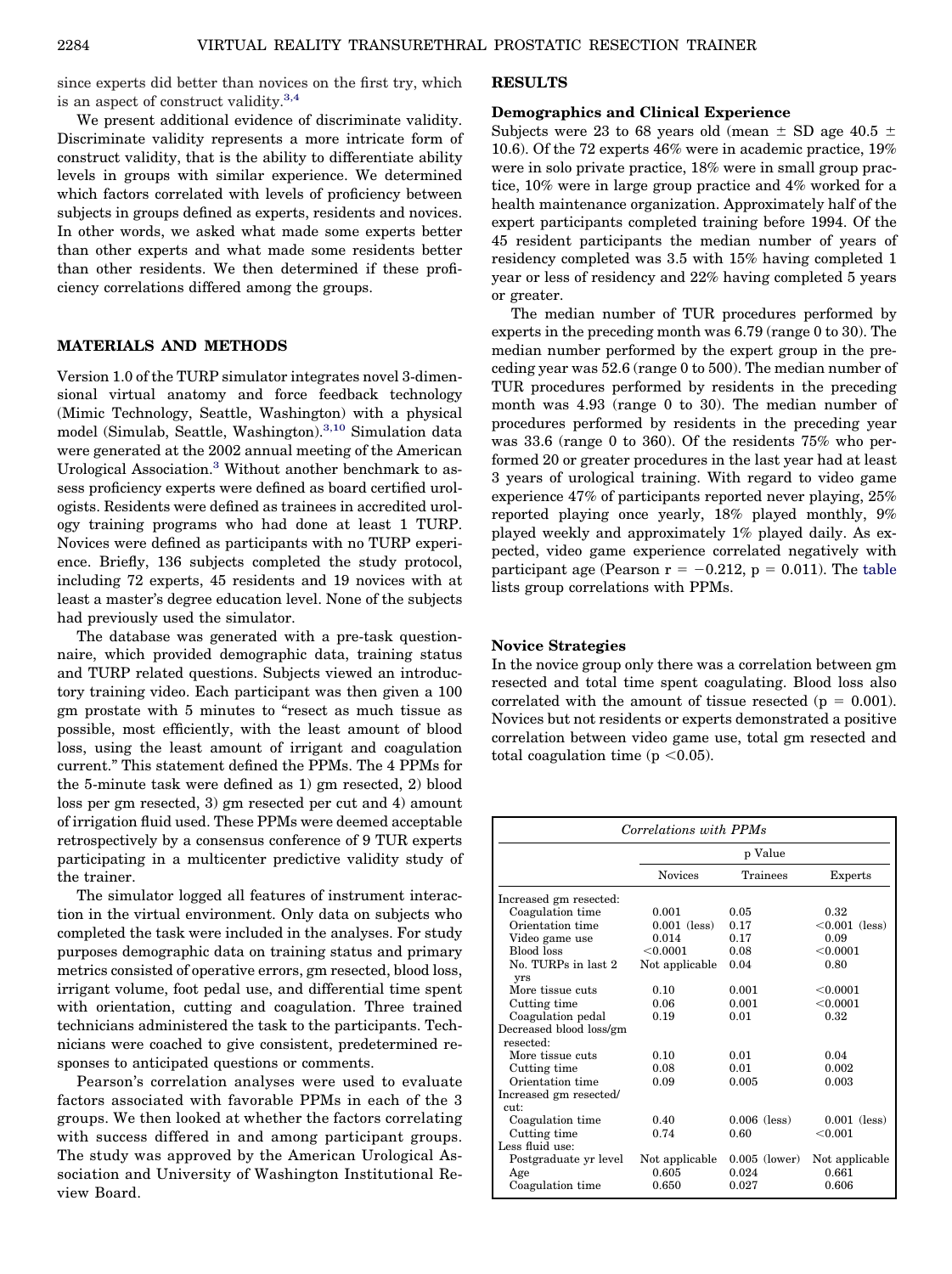#### **Resident Strategies**

There was an expected correlation between residents who were closer to completing the residency program and the reported number of TURPs performed in the last month and  $last$  year ( $p = 0.029$ ). Residents in the group with more years of training correlated with more fluid use  $(p = 0.005)$ , more cuts at tissue  $(p = 0.035)$  and more hits on the cutting pedal  $(p = 0.015)$ . As a group, residents reporting more TURPs in the last 2 years tended to resect more tissue  $(p = 0.043)$ . Residents who resected more tissue also tended to use more fluid  $(p = 0.024)$  and they spent less time with coagulation  $(p = 0.027)$ . Similar correlations were not observed in the novice or the expert group. In residents and experts exclusively primary efficiency metrics for resection, fluid use and blood loss correlated with more cuts at tissue along with less coagulation and orientation time ( $p < 0.05$ ).

### **Expert Strategies**

Larger resections correlated with more time cutting and, therefore, less time coagulating and orienting in the expert group only  $(p \le 0.001)$ . Additionally, as a group, experts who resected more gm per cut at tissue tended to spend less time coagulating and orienting. In the expert group age positively correlated with more frequent coagulation pedal presses  $(p = 0.031)$ , although without a correlation noted with total blood loss. In the expert group more TURPS reported being performed in the last 2 years correlated only with a tendency to hit the cutting pedal more frequently  $(p = 0.029)$ . No differences in any primary metrics were noted. Experts who spent more time cutting tended to use less fluid ( $p = 0.045$ ). Cutting frequency (total cuts at tissue) and the cut pedal presses count were the only metrics that correlated with video game use in the expert category.

## **DISCUSSION**

Continued improvements in medical management and minimally invasive technologies combined with curtailed resident working hours make it challenging to train residents in surgical fields. Maintaining surgical skills represents an ongoing challenge for practitioners who have completed training. In theory simulation represents an attractive approach to provide reality based training without harming patients[.11](#page-3-0) Simulation provides intricate performance metrics that highlight areas to improve. For the first time teaching surgeons can gain quantitative insight into exactly how trainees learn procedural skills. Virtual reality models for simulation also hold the possibility for patient specific modeling and rehearsal.

Important disadvantages of simulation include limited availability and development costs. A critical issue with any simulator is whether it accurately represents reality. Simulators should provide visual reality or sufficiently high resolution to look like a patient.<sup>12</sup> Effective simulators must also be interactive and react with reality when manipulated, eg bleed when  $cut.$ <sup>11,12</sup> With that said, realism in simulation is simply a means by which to achieve the true overlying objective of whether the simulator actually trains and whether it can accurately assess skill.

In this study PPMs were associated with specific factors in each participant group (expert, residents and novice) and these factors differed among the groups. One would expect a valid simulator to show a great range of skill among the groups and among individuals in each group, as documented in this study. Understanding why certain groups followed different TURP strategies may help improve the training process.

As a group, novices most proficient in total gm resected cut until they lost more blood and consequently they spent more time coagulating and less time with orientation. Novices with video game experience performed better than other novices. In effect, they treated the TURP simulator like a video game. We hypothesized that, because they had not developed coagulation skills, they worked on coagulation only after bleeding became too active. This finding is consistent with the increased error rate among novices in our earlier analysis.<sup>3</sup> Among novices there was no correlation with the more sophisticated PPM. These observations may reflect absent knowledge and a systemic approach to TURP in the novice group.

Residents appeared to follow a different strategy than the other groups. As we would expect for a valid trainer, residents who resected more tissue on the simulator had more real life TURP experience. The most experienced residents spent more time cutting, had more cuts at the tissue and used less coagulation between cuts. In the resident group less orientation time and more cuts at tissue correlated with less blood loss per gm resected. They appeared to take a more systematic approach to resection, whereby they learned from experience and established a methodology by which they could cut the most amount of tissue in the most effective manner. This was similar to the expert group compared to the novice group, whose success correlated mainly with video games, suggesting that experience and establishing an effective approach to resection are critical to mastering TURP.

Residents were the only group that showed a correlation between more fluid use and the resection of more prostate tissue during simulation. Less experienced residents may have been more cautious about fluid management because they are constantly told about the driving factor for fluid management, that is TUR syndrome. They possibly understood that we were measuring less fluid as a metric and thought of it as having the same importance as the other metrics measured. They dealt with visualization difficulties by actually addressing bleeding, as opposed to using fluid to manage it. On the other hand, experts showed a negative correlation between cutting and fluid use. We hypothesized that with time and experience residents gained understanding of resection and hemostasis as more important metrics and focused on those aspects in their succession toward establishing their approach to TURP.

The defining characteristic of the expert group was that they appeared to bridge all performance metrics using an established resection method. Experts who proved most adept at the simulator systematically spent more time cutting and less time orienting, and they appeared to worry less about blood loss because they knew they could control bleeding. This theory was consistent with the gm resected per cut, in that proficient experts were able to cut more tissue while using less coagulation and irrigation fluid. Like residents, experts spent less time with orientation and had more cuts at tissue, which correlated with less blood loss per gm resected. The primary goal of TURP is to remove prostatic tissue to relieve obstruction in the safest most effective manner. As one would expect, the most proficient experts